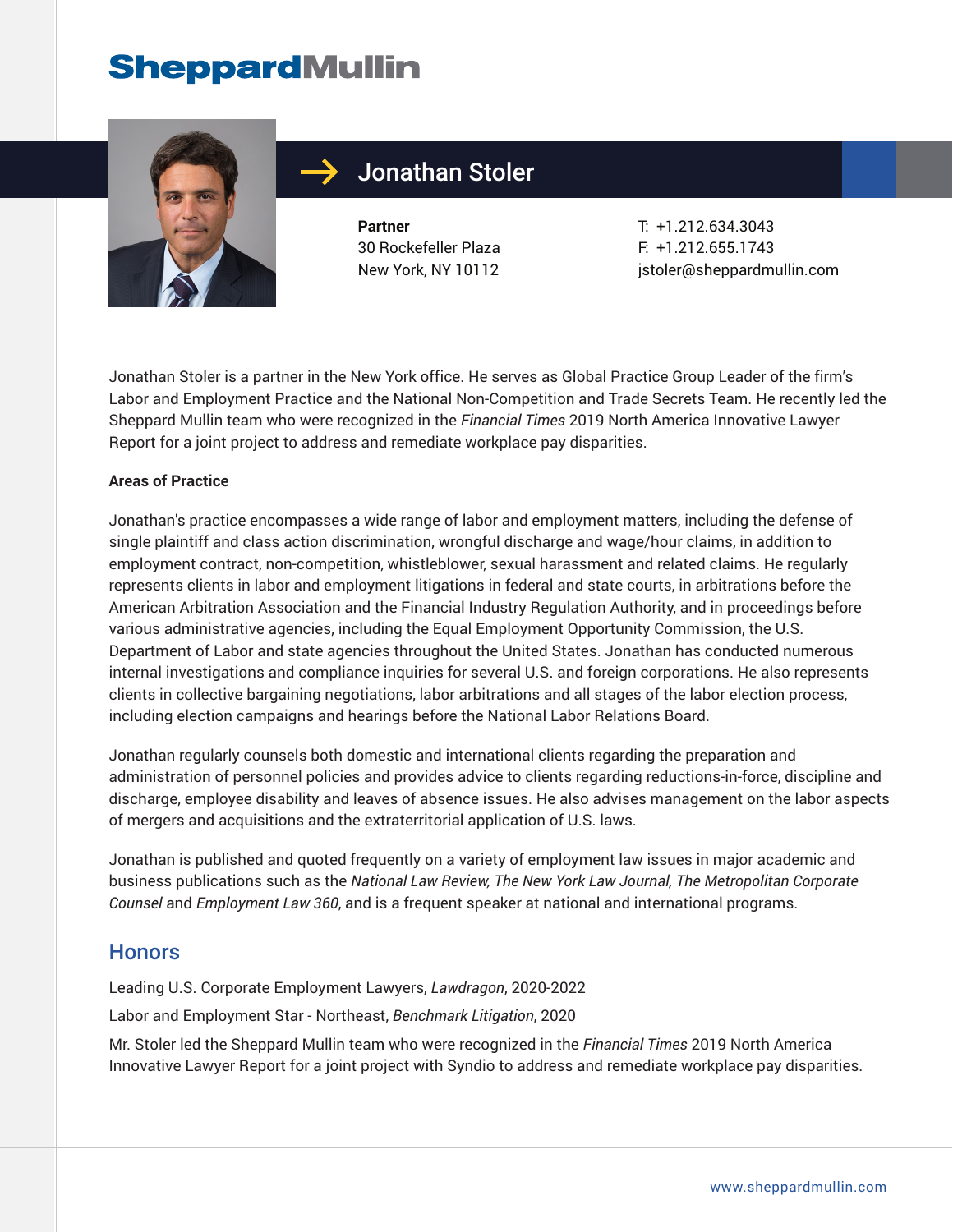Annual Gala Honoree for Exceptional Pro Bono Service, Brooklyn Bar Association's Volunteer Lawyers Project, 2018

100 Most Powerful Employment Lawyers, *Lawdragon*, 2015-2019

Nation's Most Powerful Employment Attorneys, *Human Resource Executive*, 2015-2019

Mr. Stoler has consistently been recognized by *The Legal 500* as among the best labor lawyers in the U.S.

New York Super Lawyer, *Super Lawyers*, 2013-2021

### **Experience**

#### **Representative Clients**

**Ares Management:** Mr. Stoler leads a global team that represents Ares on its employment law matters throughout the world.

**Israel Discount Bank:** Mr. Stoler obtained summary judgment in multi-plaintiff action on behalf of Israel Discount Bank resulting in dismissal of 18 causes of action alleging race, color, gender, religious and ethnicity discrimination and retaliation under Title VII, Section 1981, the New York State Human Rights Law and the New York City Human Rights Law.

**Williams Sonoma:** Mr. Stoler obtained summary judgment and defeated motion for class certification in wage and hour class action brought by drivers hired by third-party trucking companies and providing delivery services to Williams Sonoma customers.

**U.S. Bank:** Mr. Stoler obtained summary judgment and complete dismissal of all claims filed by a former municipal bond banker asserting unequal pay claims under the EPA, and race and gender discrimination and retaliation claims under Title VII and its state and local analogs. He has represented this client in multiple employment litigations including, but not limited to, promissory note recoupment and restrictive covenant enforcement matters.

**TP ICAP (f/k/a Tullett Prebon):** Mr. Stoler obtained a complete victory in a case spanning three years against a former employee and their current employer for breach of contract, breach of fiduciary duty, and tortious interference with contract. After a 3-day arbitration, the FINRA panel awarded approximately \$2 million in damages and attorneys' fees and dismissed the employee's counterclaims with prejudice. He also obtained a complete defense verdict in a case seeking to hold TP ICAP liable for multi-million dollar bonuses claimed by risk arbitrage brokers. Mr. Stoler continues to represent this client, one of the world's largest interdealer brokers, in employment matters throughout the US.

**CA, Inc. (f/k/a Computer Associates):** Mr. Stoler successfully represented CA, Inc. in obtaining summary judgment against a former sales executive asserting claims of marital status and national origin discrimination, claims for unpaid commissions and severance, and claims for unjust enrichment and promissory estoppel.

**Brooklyn Nets:** This client regularly looks to Mr. Stoler to provide counsel and advice on a variety of labor and employment matters.

**Holsa/EXSA Americas:** Mr. Stoler successfully defended this client and its president against claims of pregnancy discrimination and race discrimination, obtaining a complete dismissal of all claims on a motion for summary judgment.

**Mulberry:** Mr. Stoler serves as national employment counsel for this UK-based retailer.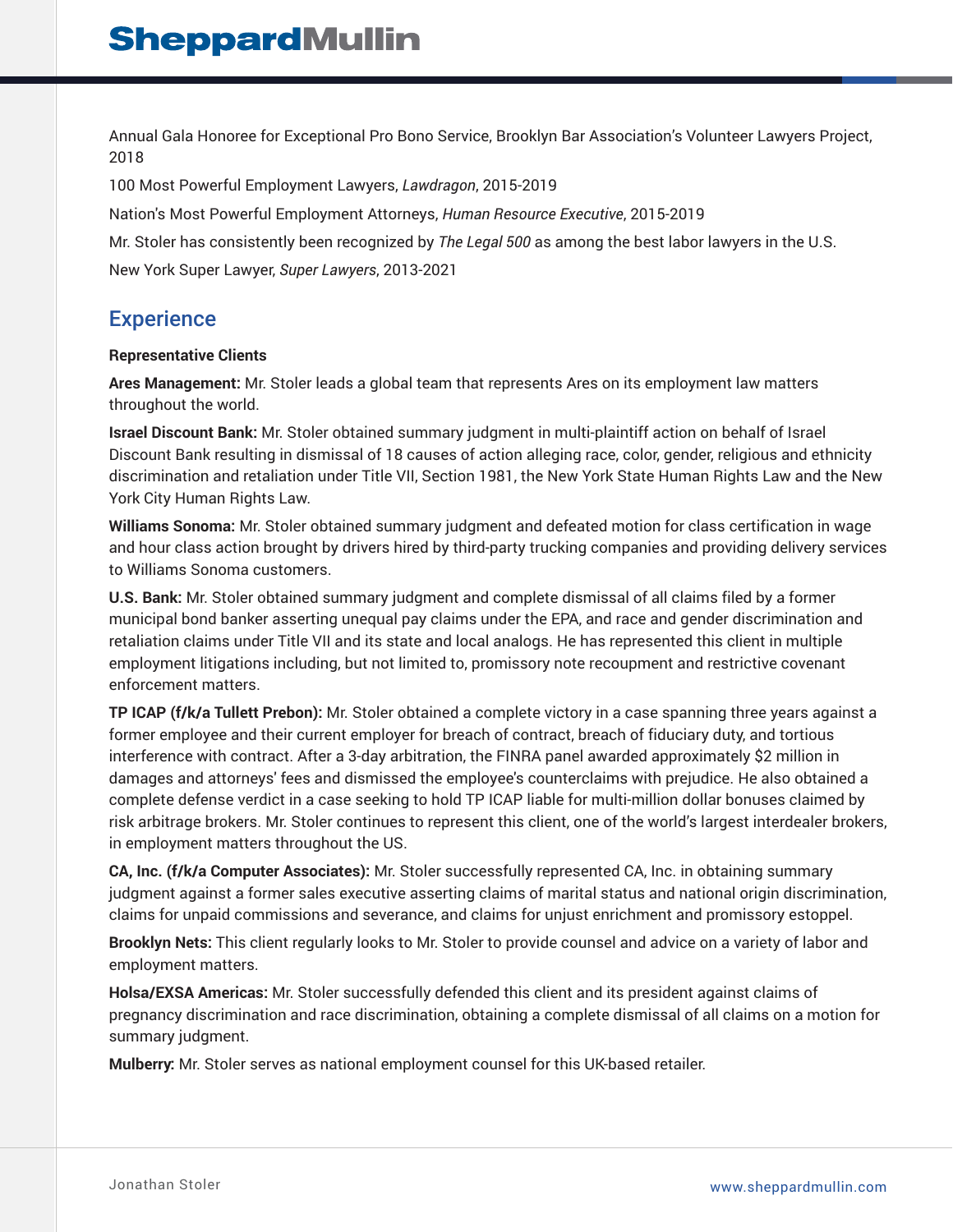**Orient Express Hotels/"21" Club:** Mr. Stoler successfully represented this client in a wage and hour collective action alleging overtime and other claims asserted under the Fair Labor Standards Act and New York Labor Law.

**Sun Chemical Corporation:** Mr. Stoler obtained a complete dismissal of breach of contract and ERISA claims asserted by the International Brotherhood of Teamsters, saving Sun Chemical millions of dollars in potential liability.

**Ornamental Installation Specialists:** Mr. Stoler successfully represented this client in a preliminary injunction trial involving efforts by a competitor to its enforce non-compete agreements.

#### **Articles**

- 10 Labor and Employment Considerations In Esports *Law360*, 06.06.2019
- Remediating Risks Revealed in a Pay Equity Audit: Part III *Corporate Counsel*, 04.12.2019
- Pay Equity Audits as a Risk Identification Tool: Part II *Corporate Counsel*, 04.11.2019
- Recognizing and Remediating Gender Pay Equity Issues in the Workplace: Part I *Corporate Counsel*, 04.10.2019
- Emerging Trends In State And Local Equal Pay Efforts *Law360*, 10.22.2018
- Overcoming Confusion For Franchisors *New York Law Journal*, 08.11.2014
- Developing Social Media Policies That Survive NLRB Scrutiny *New York Law Journal*, 03.10.2014
- Developing Social Media Policies That Survive NLRB Scrutiny *New York Law Journal*, 03.07.2014
- Fears Of A Double-Dip Recession And Managing Workforce Reductions *The Metropolitan Corporate Counsel*, 11.2011
- The Social Media Revolution: Recent Developments And Guidelines For Employers To Consider *The Metropolitan Corporate Counsel*, 12.2010
- New Hurdles for N.J. Employers Seeking To Comply with Paid Leave Law *Society for Human Resource Management*, 01.2010
- Employers Face Crackdown On Misclassification *Employment Law360*, 08.13.2009
- Federal and New York State Minimum Wage Increases to \$7.25 Per Hour on July 24, 2009; Minimum Wage for Tipped Restaurant Servers and Other Servers Increases to \$4.65 *Human Resource Executive*, 07.24.2009
- Some Employers Are Seeking Alternatives to Layoffs Work force reductions are expensive and can hurt a company's future. *The National Law Journal*, 04.27.2009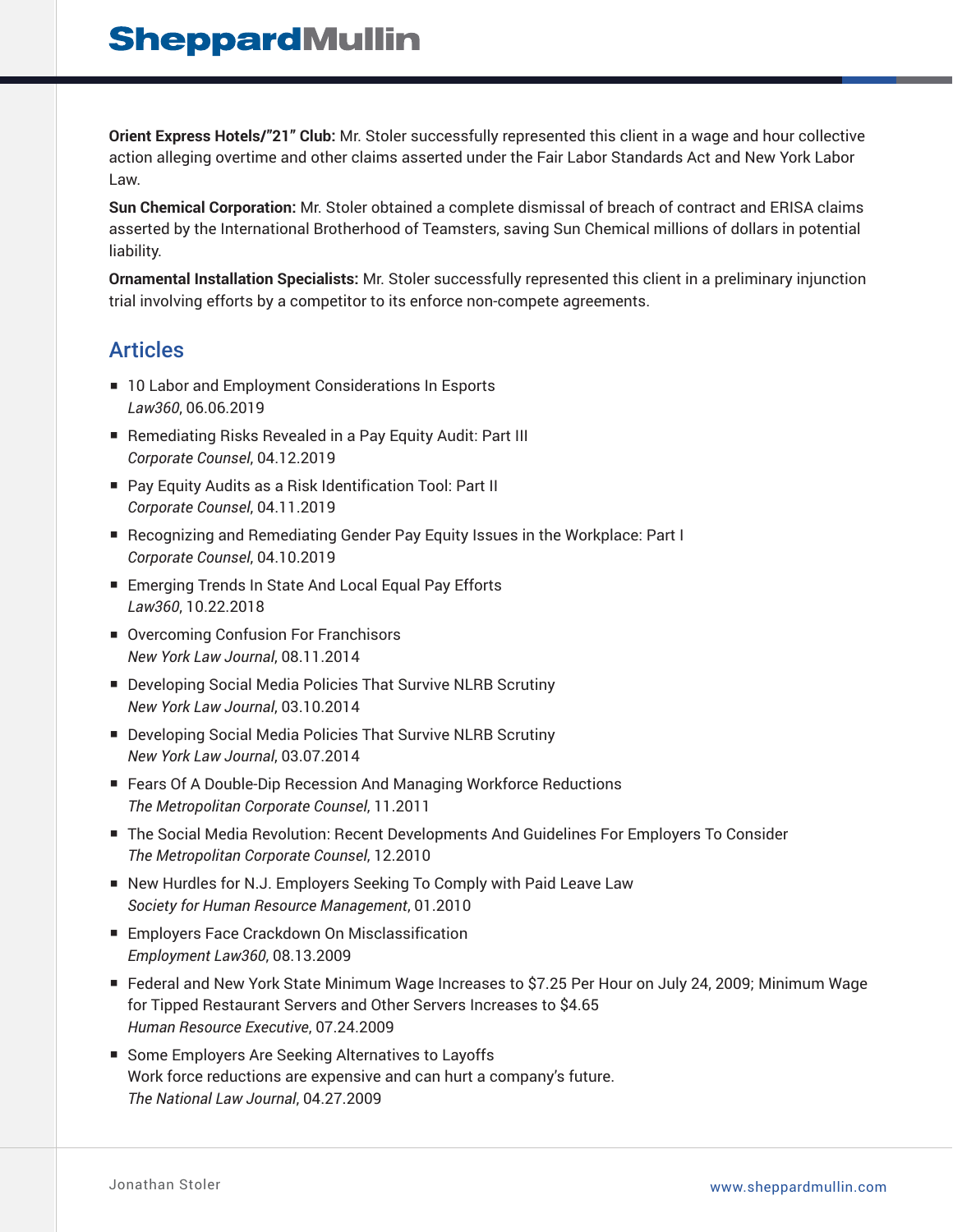- New York WARN Act Goes Into Effect On February 1, 2009 01.15.2009
- ADA Amendments Act of 2008 Signed Into Law 09.25.2008
- Enforcing Restrictive Covenants in Times of Layoffs Can employees have their cake and eat it too? *New York Law Journal*, 08.11.2008
- New York Statute Bars Non-Competition Provisions in the Media Industry 08.06.2008
- Court Upholds Unequal Wage Suit Based Upon Unfair And Unequal Shift Assignments Brought By Female Server At Manhattan Restaurant 07.21.2008
- Supreme Court Affirms Right To Sue For Retaliation Under §1981 Extends Life of Plaintiff's Claim and Potential for Damages 05.27.2008
- High Court Could Reshape Employment Practices *Employment Law360*, 01.15.2008
- Work Force Reductions *New York Law Journal*, 08.16.2007
- Structuring Effective FLSA Audits: In-house And Outside Counsel Can Partner On Wage-and-Hour Reviews Under Fair Labor Standards Act *The National Law Journal*, 05.21.2007

#### **Global Trade Law Blog Posts**

■ "Dodd-Frank Whistleblower Protection: For America Only," November 13, 2013

#### **Labor & Employment Law Blog Posts**

- "EEOC Announces Decision to Collect 2017 Employee Pay Data, in Addition to 2018 Pay Data, by September 30, 2019," May 6, 2019
- "Employers Must Provide Pay Data to EEOC by September 30," April 26, 2019
- "Massachusetts The Latest Jurisdiction to Update Its Pay Equity Laws," August 18, 2016
- "Second Circuit Rules that a "Bare-Bones" Complaint Rephrasing the Text of the FLSA is Insufficient to State an Overtime Claim," August 7, 2013
- "New York State Wage Theft Prevention Act Notice Requirement," January 23, 2012
- "Connecticut Becomes First State to Mandate Paid Sick Leave," July 20, 2011

### Media Mentions

Litigator of the Week Runners-Up and Shout Outs *The American Lawyer*, 06.03.2022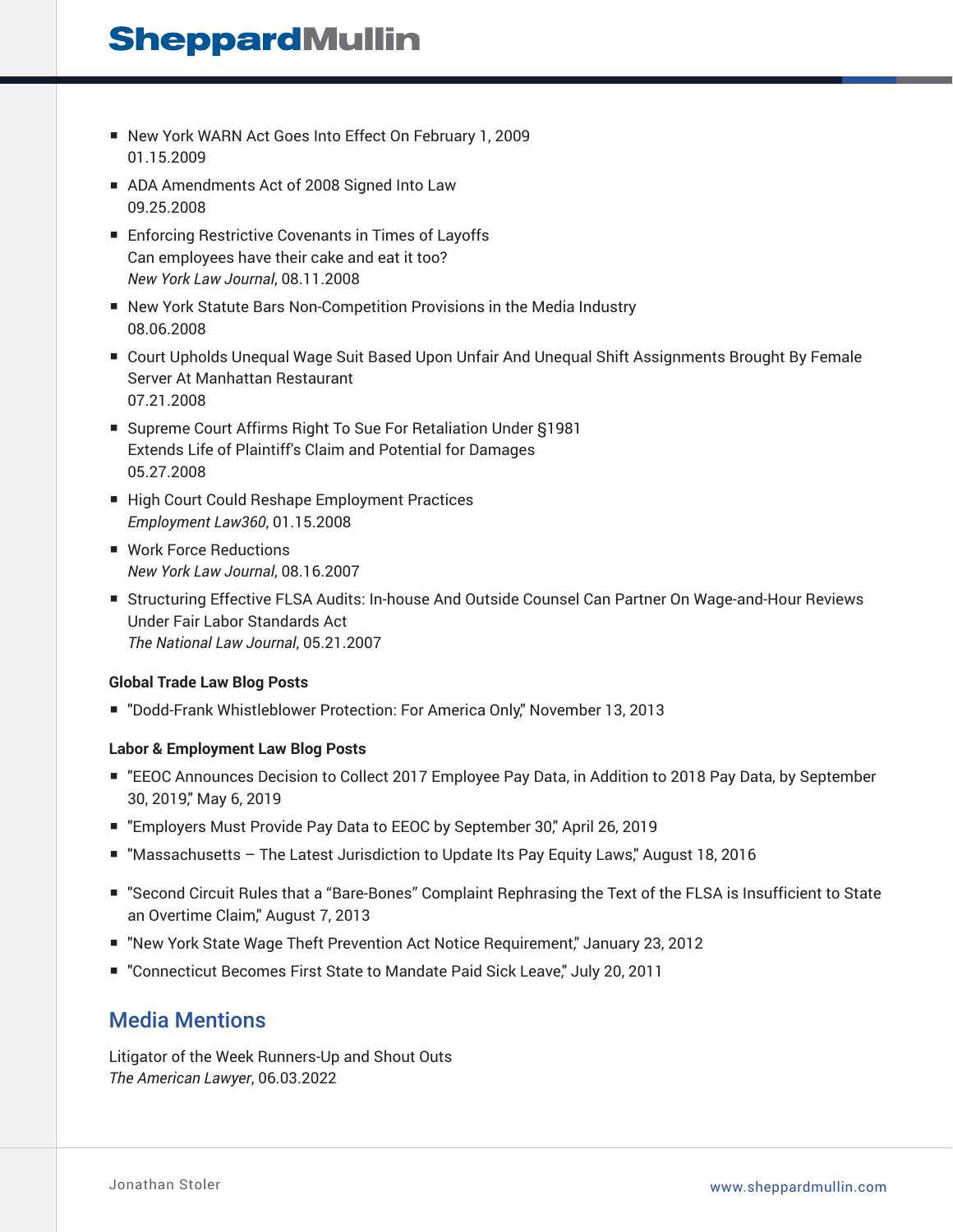4 Key Considerations for Corporate Counsel Facing Layoffs Like Bayer, GM *Corporate Counsel*, 11.28.2018

HR's #MeToo Movement Time for New Thinking on Training *Lawdragon / Human Resource Executive*, 06.2018

Brooklyn Bar Association's Volunteer Lawyers Project honors two attorneys during annual gala *Brooklyn Daily Eagle*, 05.31.2018

How One Company (With Help From Sheppard Mullin) Has Raked in \$145 Million from Enforcing Its Employment Agreements *The American Lawyer*, 07.26.2017

Williams-Sonoma Dodges NJ Delivery Workers' Overtime Suit *Law360*, 03.17.2016

Modell's Gets Initial Nod On Overtime Settlement *Law360*, 10.17.2014

Q&A With Sheppard Mullin's Jonathan Stoler *Law360*, 03.27.2013

WARNing Employees *Human Resource Executive*, 02.11.2009

Sheppard Mullin Adds N.Y. Labor Practice Leader *Employment Law360*, 05.28.2008

### Speaking Engagements

"Legal Issues to Consider in a COVID-19 World," Virtual Reality Location-based Entertainment Summit, October 15, 2020.

"Regulatory Update: A Review of New York State's New EEO/Anti-Sexual Harassment Laws," Goldman Sachs 13th Annual Hedge Fund HCM Seminar, New York, New York, October 3, 2018

"FLSA/Wage and Hour Issues in US Sports," Sports Lawyers Association 43rd Annual Conference, Denver, Colorado, May 19, 2017

"How the U.S. Presidential Election and the Current Economy Will Impact Labor and Employment Laws in 2013 and Beyond," Labor and Employment Year in Review, New York, New York, November 15, 2012

"Labor & Employment Law Update," New York, New York, May 9, 2012

"Labor & Employment Law: 2011 Year In Review," New York, New York, November 3, 2011

"Labor and Employment Issues Relating to the Negotiation of International Recruitment and RPO Contracts, and the Facilitation of Overseas Office Openings," APSCo-Henley Business School Executive Conference, London, England, October 7, 2011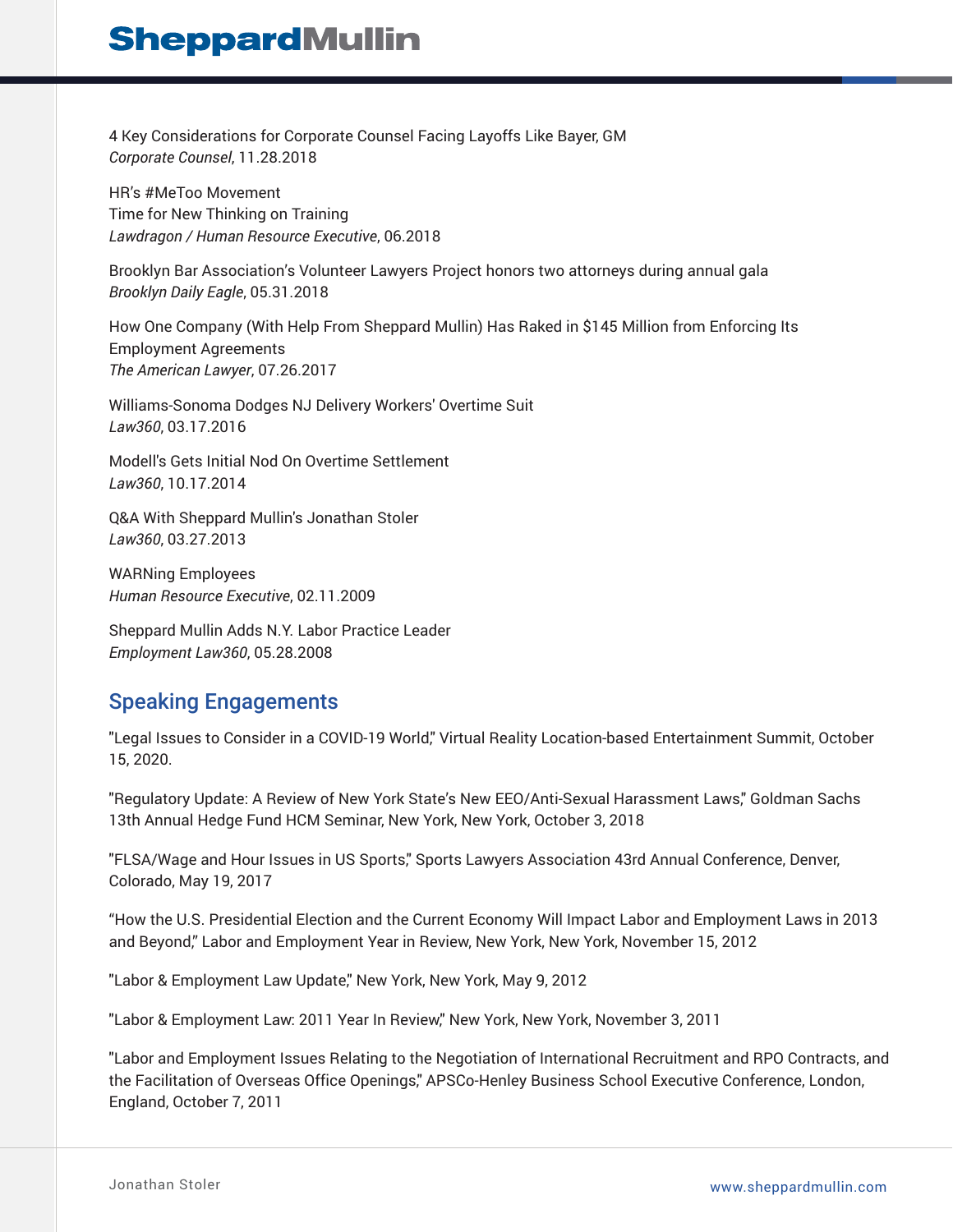"Labor & Employment Law Update: Spring 2011 Seminar," New York, New York, May 19, 2011

"Labor & Employment Law Update: 2010 Year in Review," New York, New York, November 10, 2010

"Labor & Employment Law Update: Leading Court Decisions and Key Legislative Developments in 2010," New York, New York, May 13, 2010

"Labor & Employment Law Update: 2009 Year in Review," New York, New York, November 5, 2009

"Labor & Employment Law Update: The First 100 Days of the Obama Administration," New York, New York, May 21, 2009

"The Perfect Storm: How the U.S. Presidential Election and Recent Economic Events Will Impact Labor and Employment Laws in 2009 and Beyond," New York, New York, November 6, 2008

"Critical Employment Law Issues to Consider In a Turbulent Economy," New York, New York, June 12, 2008

"Preventing Employment Discrimination in New York," Lorman Education Services, New York, New York, March 26, 2008

"Implementing Workforce Reductions: Strategies & Considerations," Continuing Legal Education Program, New York, New York, November 6, 2007

"New York Employment Law from A-Z," Lorman Education Services, New York, New York, December 1, 2005.

"An Overview of U.S. Labor Laws," National Car & Truck Rental Conference, Las Vegas, Nevada, September 12 – 14, 2005

"Employee Leaves of Absences: The ADA, FMLA, STD and WC Dilemma," Continuing Legal Education Program, New York, New York, September 29, 2004

"Duty of Loyalty and Non-Competition Agreements: A Discussion on Duty of Loyalty and Non-Competition Issues, with emphasis on Successor Enforcement, Temporal and Geographical Limitations and Assignability," American Bar Association's 2003 Annual Meeting, San Francisco, California, August 9, 2003

#### Events

Sheppard Mullin's Labor & Employment Law Update - Year In Review Webinar, 11.16.2021

Sheppard Mullin's Labor & Employment Law Spring Review Webinar, 05.25.2021

Taking a Shot at COVID-19: What Employers Need to Know About Vaccinating their Workforce Webinar, 01.14.2021

Sheppard Mullin's Labor & Employment Law Update - Year In Review Webinar, 11.12.2020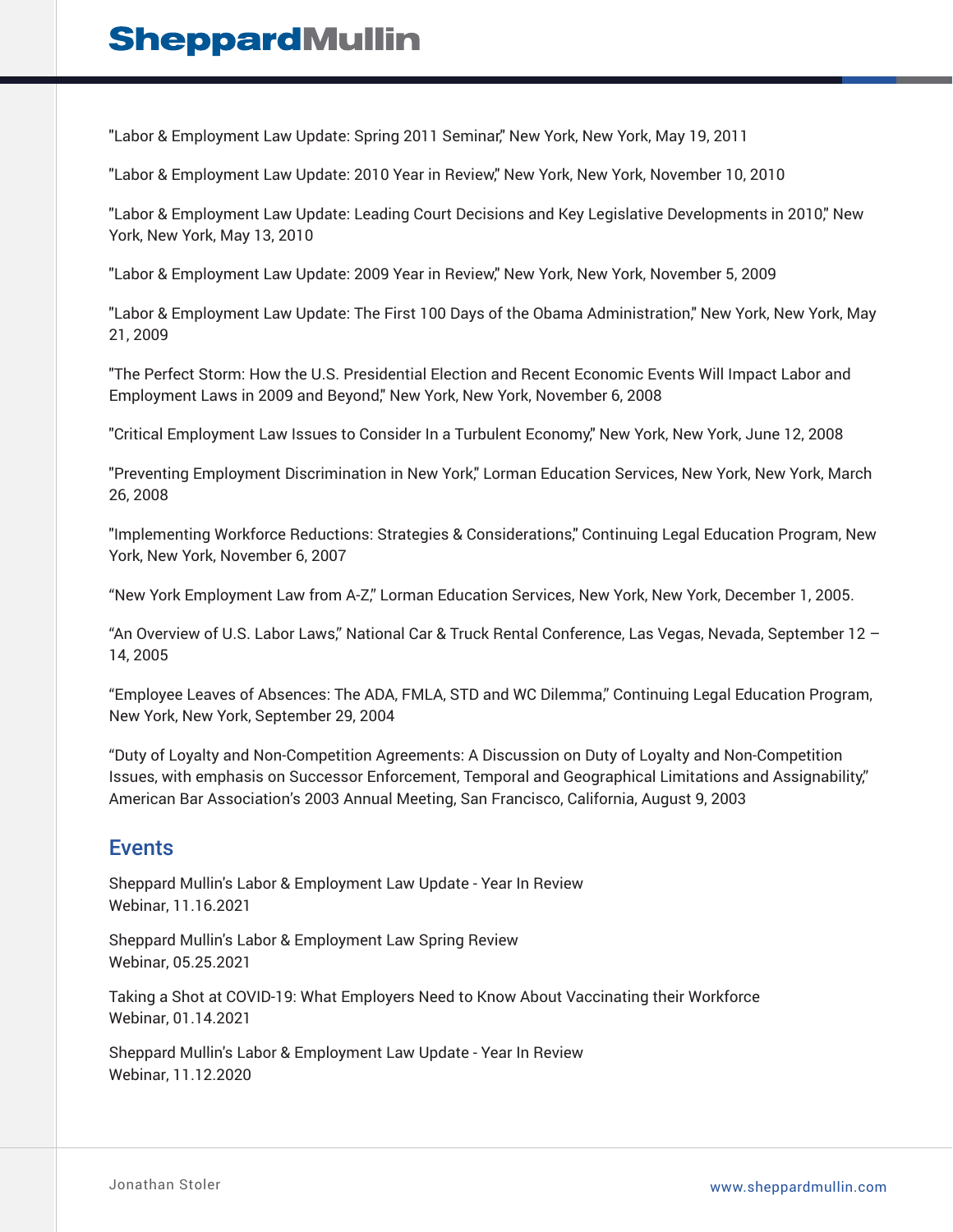Getting Back to Business Webinar Series (Part 2) Planning and Best Practices for Employers in a Changed Workplace Webinar, 05.28.2020

Getting Back to Business Webinar Series (Part 1) Planning and Best Practices for Employers in a Changed Workplace Webinar, 05.21.2020

Labor & Employment Law Update - Year in Review - New York Fall 2019 Convene, 11.14.2019

Labor and Employment Law Spring Update - New York Spring 2019 05.22.2019

Labor & Employment Law Update - Year in Review - New York Fall 2018 10.30.2018

Labor & Employment Law Update New York 06.07.2018

Labor & Employment Law Update - Year in Review New York Fall 2017 11.15.2017

Labor & Employment Law Update - New York Spring 2017 05.23.2017

Sheppard Mullin's Fall 2016 Labor & Employment Year in Review Grand Hyatt New York, 11.14.2016

Sheppard Mullin's Spring 2016 Labor & Employment Law Update 06.22.2016

Sheppard Mullin's Labor & Employment Year In Review 11.19.2015

Sheppard Mullin Seminar For The New York Korea Trade-Investment Promotion Agency ("KOTRA") Protecting Your Business Interests: How to Successfully Operate a Business Under the Laws of the United States 08.28.2015

Sheppard Mullin's Spring 2015 Labor & Employment Law Update 05.05.2015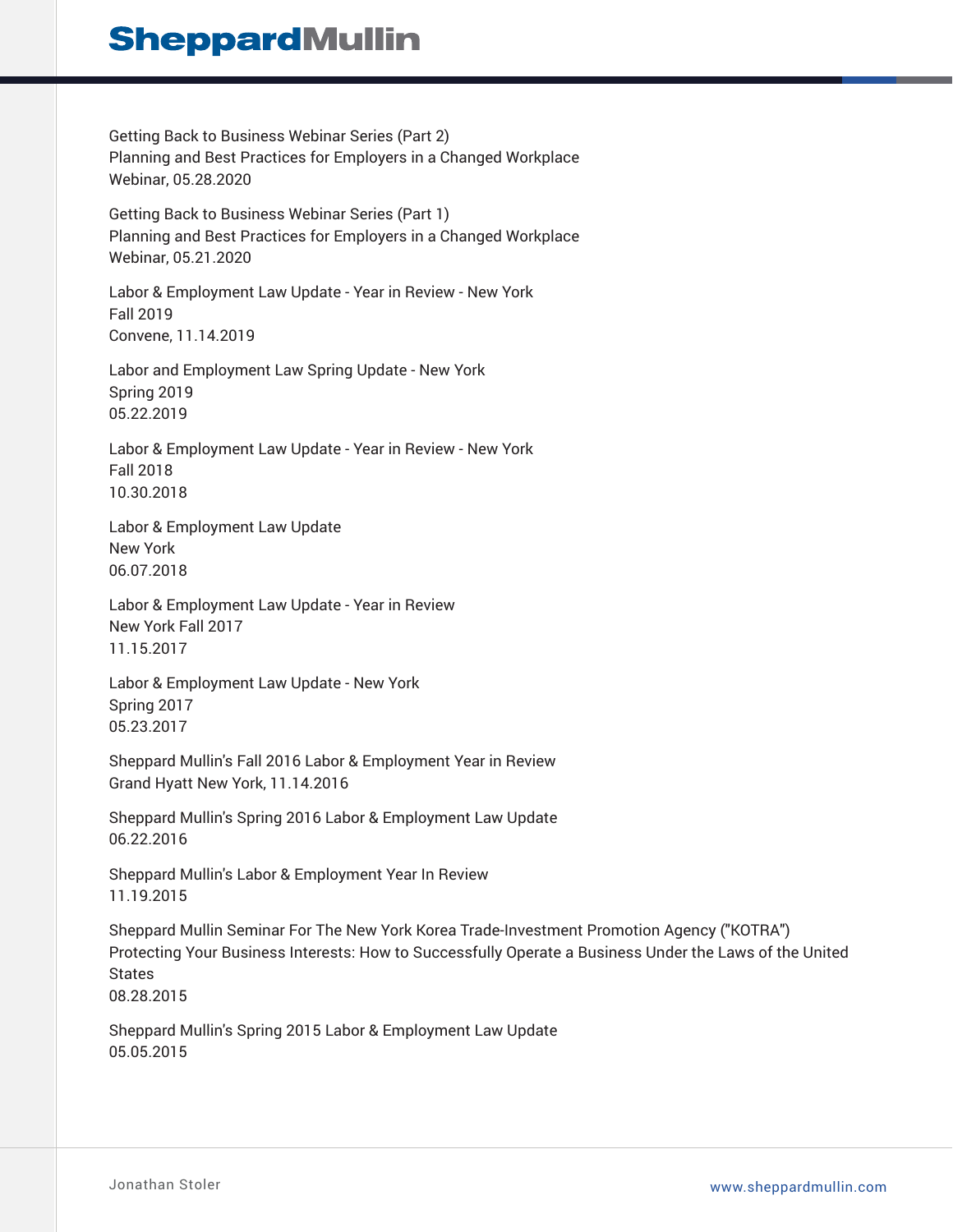Labor & Employment Law Update - Spring 2014 06.09.2014

2013 New York Labor & Employment Year In Review Grand Hyatt New York, 11.05.2013

2013 New York Labor & Employment Update Grand Hyatt New York, 06.19.2013

2012 Labor and Employment Year in Review How the U.S. Presidential Election and the Current Economy Will Impact Labor and Employment Laws in 2013 and Beyond Grand Hyatt New York, 11.15.2012

Labor & Employment Law Update 2012 The W Hotel, New York, 05.09.2012

Labor & Employment Law: 2011 Year In Review New York The W Hotel, 11.03.2011

Labor & Employment Law Update - Spring 2011 Sheppard Mullin New York, 05.19.2011

Labor & Employment Law Update: 2010 Year in Review W New York, 11.10.2010

Spring 2010 - Labor & Employment Law Update W New York 541 Lexington Avenue (Between 49th and 50th), 05.13.2010

Labor & Employment Law Update: 2009 Year in Review W New York, 11.05.2009

A Perfect Storm: How the U.S. Presidential Election and Recent Economic Events Will Impact Labor and Employment Laws in 2009 and Beyond Four Seasons Hotel, New York, 11.06.2008

Critical Employment Law Issues to Consider In a Turbulent Economy For HR Practitioners and General Counsel Grand Hyatt New York - Park Avenue at Grand Central Terminal, 06.12.2008

### **Memberships**

Board of Directors, New York Lawyers for the Public Interest

### Podcasts & Webinars

Sheppard Mullin's Labor & Employment Law Update - Year In Review 11.16.2021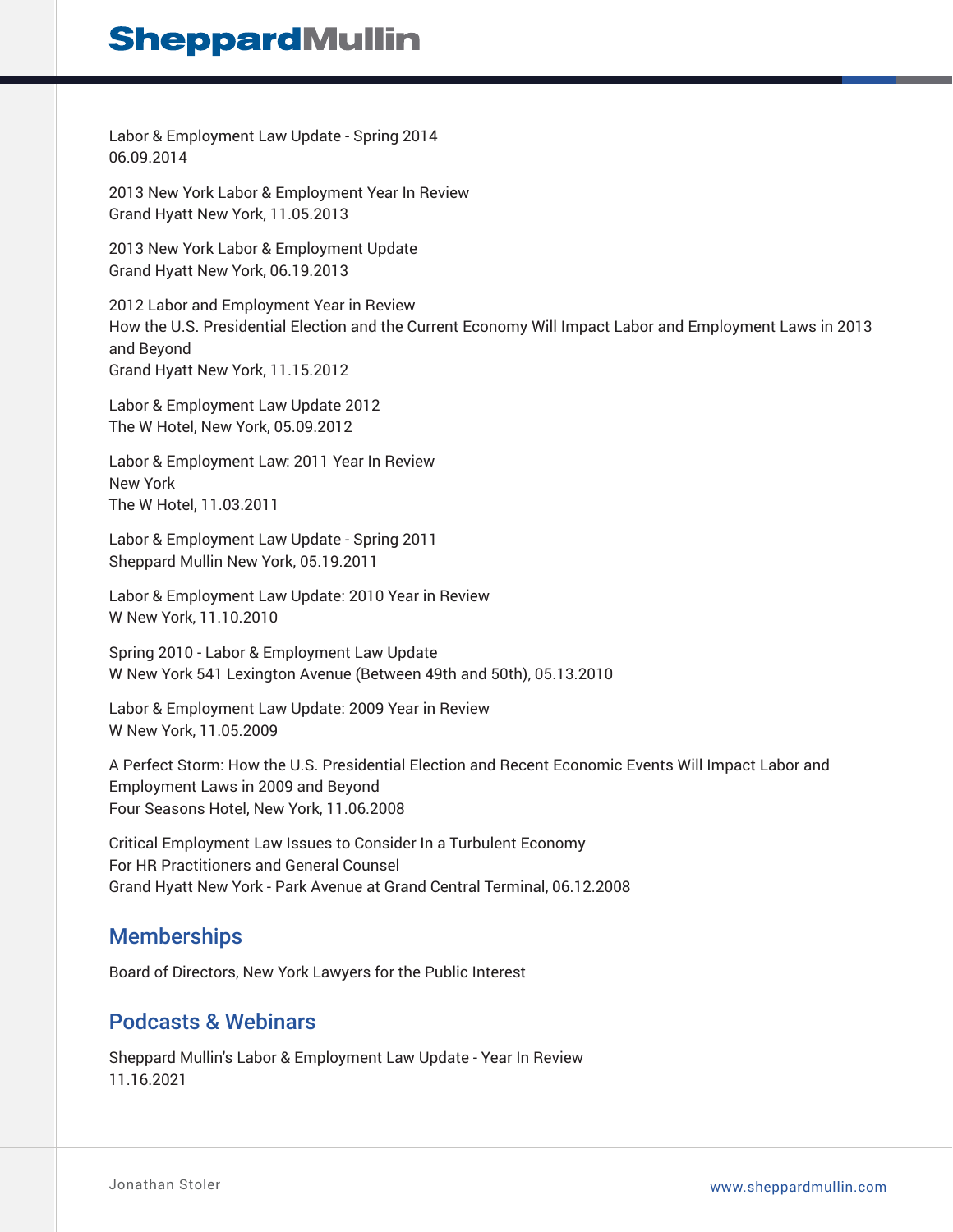Labor & Employment Spring Update 05.25.2021

Taking a Shot at COVID-19: What Employers Need to Know About Vaccinating their Workforce 01.14.2021

Sheppard Mullin's Labor & Employment Law Update - Year In Review 11.12.2020

Getting Back To Business Webinar Series: Session Two 05.28.2020

Getting Back to Business Webinar Series: Session One 05.21.2020

### **Practices**

Affirmative Action Discrimination, Harassment, and Retaliation Employee Hiring/Discipline/Termination Employee Privacy and Defamation Employment Agreements Handbooks and Personnel Policies Harassment Investigation and Training Health and Safety Regulations/OSHA High-Technology Employment Labor and Employment Labor and Employment Counseling Labor and Employment Litigation Labor Union Management Relations Litigation Public Works and Prevailing Wage Law Stock Option Litigation Trade Secrets Unfair Competition and Trade Secrets Wage and Hour Class Actions Wage and Hour Regulations Workplace Violence Wrongful Termination